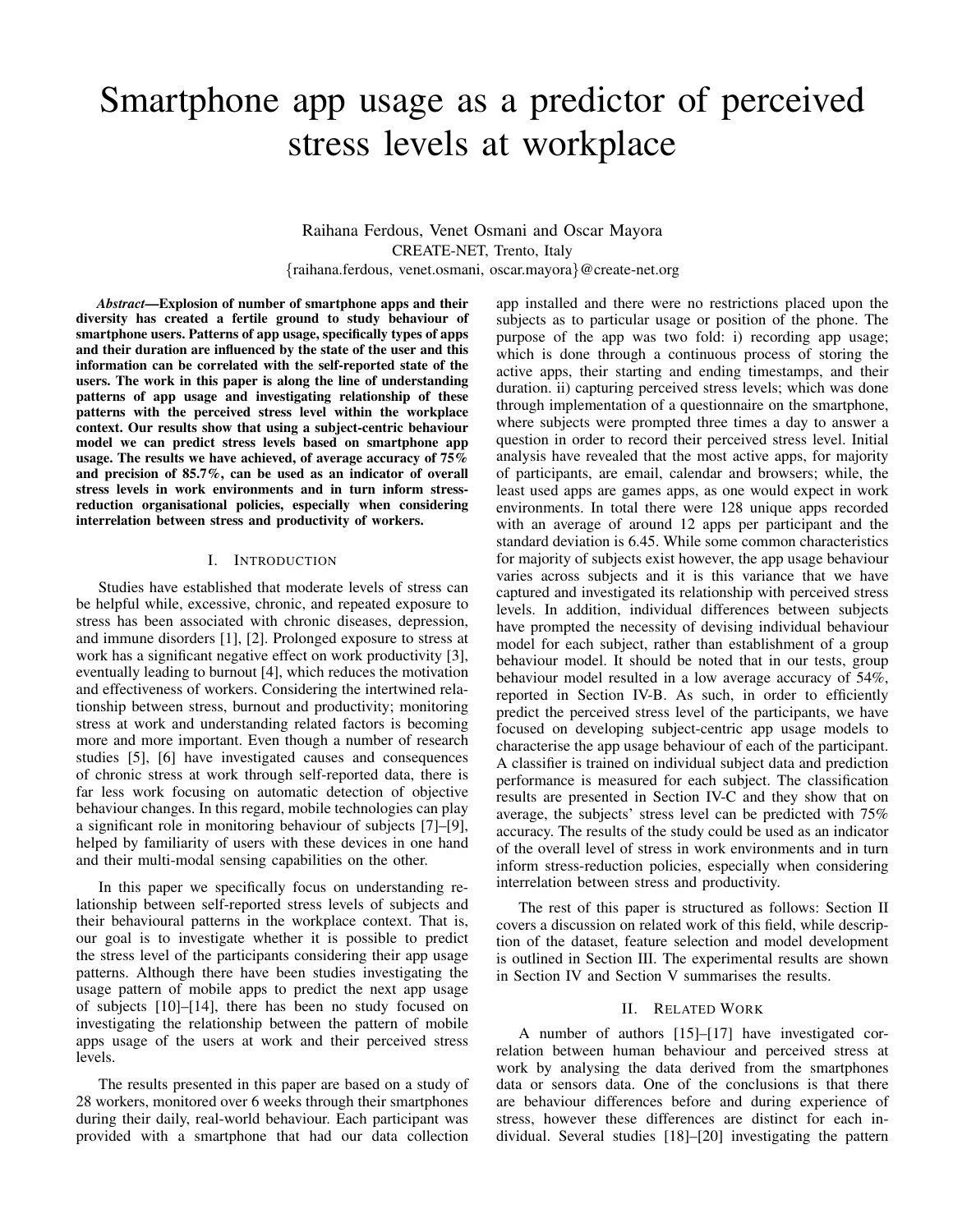of smartphone apps usage have noticed immense diversity among smartphone users in different aspects, such as, per day user interaction, application use, network traffic and energy drain. The authors of [19] have suggested to learn and adapt user specific interaction pattern with smartphones in order to improve user experience and to predict the energy consumption more accurately. A number of research papers [10]–[14], [21]– [23] are found performing large scale analysis of the context related to mobile app use. Here, the authors have noticed strong dependencies between app usage and the contextual variables, such as, location, time and social aspects. They have shown that the rich contextual information related to the smartphone apps usage has the power to predict the next app that will be used by the user. Authors of [24] have shown that aggregated features obtained from smartphone usage data (e.g., app usage, phone call records, location information, etc) are indicators of the Big-Five personality traits (i.e., extraversion, agreeableness, conscientiousness, emotional stability and openness to experience). Analysis of application usage patterns as a mean to detect malware in smartphones is investigated in [25] and [26]. The authors show that identification of the behavioural differences between malware and human users is possible by developing a model which is trained with the dynamic app usage pattern from two major aspects: process state transitions and user operational patterns. Authors of [27] have reported that the changes in general behaviour of patients due to onset of a bipolar episode can be captured through the differences in their smartphone usage pattern. A study investigating the stress and strain of student life [28] reveals that students start the term with high positive affect and low stress, however, as the term progresses and the workload increases, stress appreciably rises.

#### III. METHODOLOGY

### *A. Collection of Data*

Each of the 28 participants was provided with a smartphone, having our data collection application installed and were monitored over a period of 6 weeks, from November 2013 to December 2013. As our focus is to investigate the participants' behaviour during work, we limit the collection of app usage records only for the duration they spend at work. The timestamped records of start and end times of each active applications used by the participants are captured by our data collection app. In order to identify which applications are used by the participant, we considered those applications that are running within the time period when the screen status is on. In order to understand the subjective stress levels of the participants, a question ("what is your stress level?") was answered on a 5-point scale, where 1 indicates "very slightly or not at all" and 5 indicates "extremely". This questionnaire was implemented on the smartphones of the participants and was asked 3 times during the day, in the morning at the beginning of the work, around noon, and before leaving workplace.

## *B. Feature Extraction & Prediction of Stress*

*1) Categorisation of Apps:* In order to get a more high level understanding of the applications used by the participants during the observation window, we have divided apps into 5 categories: (i) entertainment, (ii) social networking, (iii) utility,

TABLE I. CATEGORISATION OF APPS USED BY THE PARTICIPANTS

| Social networking service apps                                                 | <b>Entertainment applications</b>     |  |  |  |
|--------------------------------------------------------------------------------|---------------------------------------|--|--|--|
| Facebook, Twitter, google+,                                                    | Audio & Video streaming apps,         |  |  |  |
| VoIP apps                                                                      | Online book reading and purchase,     |  |  |  |
| (e.g., LocalPhone, MobileVoIP, etc.),                                          | FM Radio, tv guide,                   |  |  |  |
| Dropbox, Pinterest, Flipboard,                                                 | Music instrument tuner & composition, |  |  |  |
| Whatsapp, gtalk, viber, skype                                                  | Youtube, video player, tv streaming,  |  |  |  |
|                                                                                | News listening and reading apps       |  |  |  |
| <b>Utility applications</b>                                                    | <b>Browser</b> applications           |  |  |  |
| Calendar, map, navigator, clock,                                               | Chrome                                |  |  |  |
| Weather app, note taking app,                                                  | Firefox                               |  |  |  |
| Voice to text, text to voice app,                                              | Email                                 |  |  |  |
| Trip advisor, OR Code Reader,                                                  | google quick searchbox                |  |  |  |
| Calculator, accounting app.                                                    |                                       |  |  |  |
| Scanner, flashlight, voice recorder,                                           |                                       |  |  |  |
| Recipe apps, camera, Online shopping                                           |                                       |  |  |  |
| <b>Game applications</b>                                                       |                                       |  |  |  |
| Card games, puzzles, fun games (e.g., fruitninja, candycrushsaga, angry birds) |                                       |  |  |  |

TABLE II. LIST OF FEATURES EXTRACTED FROM THE APP USAGE RECORDS OF A USER

| Feature           | <b>Description</b>                                                |  |  |  |
|-------------------|-------------------------------------------------------------------|--|--|--|
| Frequency ent     | Frequency of using apps belong to <i>entertainment</i> category   |  |  |  |
|                   | per day                                                           |  |  |  |
| Time ent          | Time (in second) of using apps belong to entertainment            |  |  |  |
|                   | category per day                                                  |  |  |  |
| Frequency social  | Frequency of using apps belong to social networking service       |  |  |  |
|                   | apps category per day                                             |  |  |  |
| Time social       | Time (in second) of using apps belong to <i>social networking</i> |  |  |  |
|                   | service apps category per day                                     |  |  |  |
| Frequency game    | Frequency of using <i>game</i> apps per day                       |  |  |  |
| Time game         | Time (in second) of using <i>game</i> apps per day                |  |  |  |
| Frequency utility | Frequency of using apps belong to <i>utility</i> category per day |  |  |  |
| Time utility      | Time (in second) of using apps belong to <i>utility</i> category  |  |  |  |
|                   | per day                                                           |  |  |  |
| Frequency browser | Frequency of using apps belong to <i>browser</i> category per day |  |  |  |
| Time browser      | Time (in second) of using apps belong to <i>browser</i> category  |  |  |  |
|                   | per day                                                           |  |  |  |
| Number of unique  | Number of unique apps used per day                                |  |  |  |
| app               |                                                                   |  |  |  |

(iv) browser, and (v) game apps. Table I presents a number of examples of apps for each category.

*2) Feature Selection:* In order to characterize the subjectcentric app usage patterns, we have extracted a set of suitable features from the collected app usage records of the participants. Smartphone app usage behaviour is driven by factors such as popularity of apps (e.g., how many categories of apps a user visited and how is his/her attention spread), frequency and duration of app usage (e.g., how often does a user uses any application and how long is the app used), frequency of unique apps used (e.g., if the user keeps using only a few apps regularly or the list of his/her visited apps is large). Considering above criteria, a set of features (shown in Table II) is extracted from the app usage records of each participants that captures their usage pattern per day.

*3) Prediction of stress level of a user:* User-centric model of app usage is developed by training a SVM classifier with individual app usage behaviour (features extracted from the app usage record) and participants' perceived stress levels as ground truth. The model thus trained with the user-specific app usage information is successfully able to predict the stress level of that user during the testing period. Before training each classifier, a suitable model (i.e., kernel function and the SVM parameters) is selected. Selection of kernel and tuning of the parameters of SVM are performed on the training set through the widely used *cross-validation technique*. This test was performed for three kernel functions: linear, RBF, and polynomial – and for various values of their relevant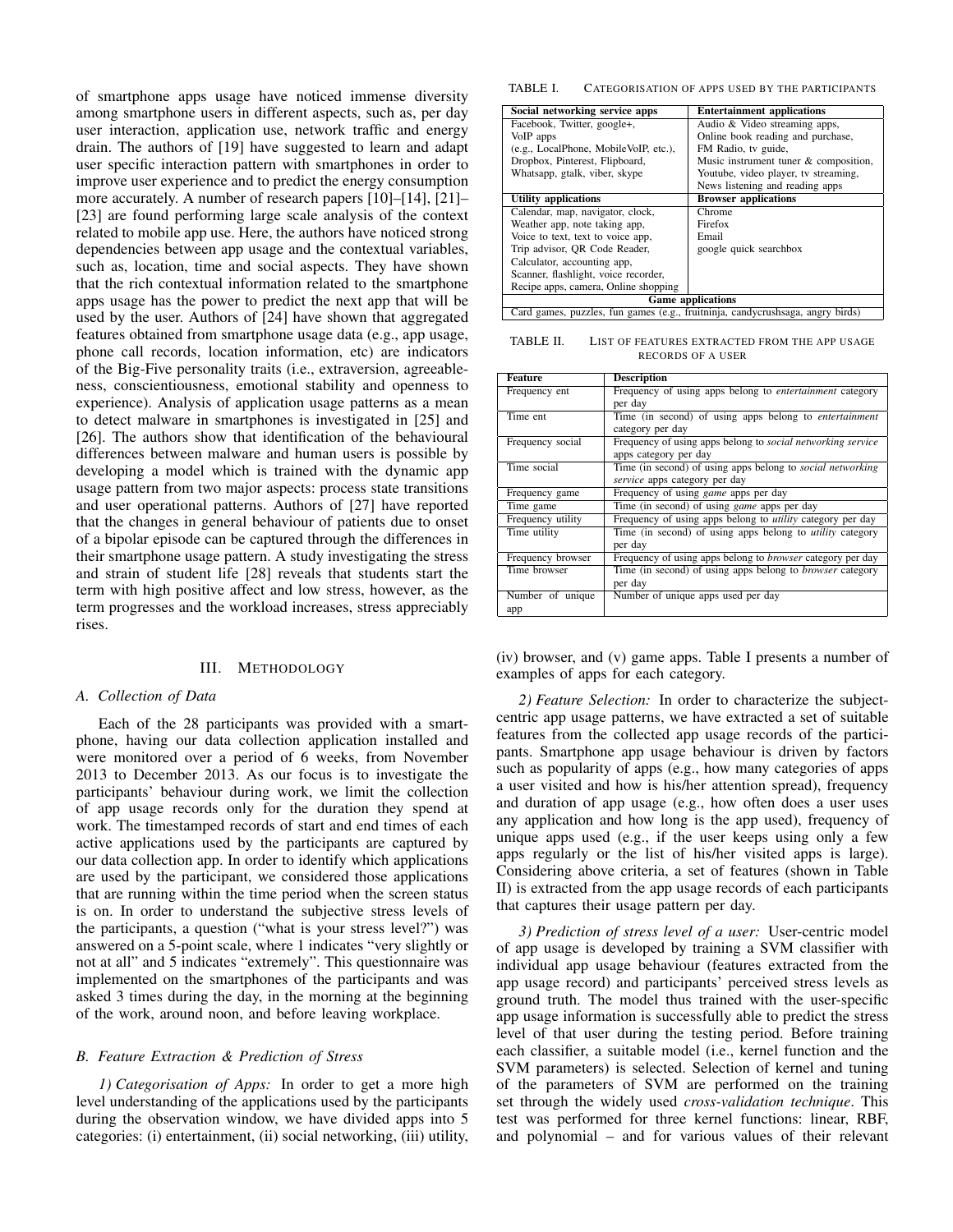parameters (for example, SVM parameter *soft margin constant* C to controls the trade-off between maximizing the margin and minimizing the training error, RBF kernel parameter  $\gamma$ , and, the degree d for polynomial kernel). Cross-validation method is applied for each set of parameters. Finally, the parameters with the best cross-validation index were selected.

## IV. ANALYSIS AND EXPERIMENTAL RESULTS

# *A. General pattern of smartphone app usage*

A number of common characteristics are observed across all the participants regarding their app usage history. Figure 1 presents the relationship between average usage time and frequency for applications of each category. It can be seen that apps belonging to the *browser* category have high usage frequencies but lower durations per use across all participants. Apps belong to *utility* category are also used frequently and for a longer duration. This is something that is expected in a working environment where use of apps such as email, calendar, browser, is common. Interestingly, in case of games apps, the average duration is high, however they are used few times only. This may be due to the nature of games, where once the users begin a game they typically stay engaged for longer duration, in comparison to say calendar, browser or email apps. In the context of perceived stress at work, the relationship



Fig. 1. Average number of times apps of specific categories are used vs duration per use

between the app usage patterns and perceived stress also varies for different participants. For instance, Figure 2 shows the diversity of using apps belonging to *browser* category and stress level of two randomly chosen participants.

#### *B. Generic model for stress level prediction*

Considering the common characteristics of app usage observed for majority of the participants, first we have focused on developing a generic group behaviour model to predict the stress level. To this end, a combined dataset is prepared by integrating the features extracted from the app usage records for all the participants. The model is developed by training a SVM classifier with a subset of this dataset defined as *training* data, while the remaining subset is used for testing. Here,  $k$ -fold  $(k=10)$  is used, which indicates that each subset is tested (validated) using the model trained on the remaining  $(k - 1)$  subsets with the right choice of kernel function and SVM parameters. The  $k$  results are averaged to obtain a single index. In this context, the average accuracy obtained from the



Fig. 2. Usage pattern of apps belonging to *Browser* category and stress level  $(1-5)$  per day for two randomly chosen participants [stress level,  $0 =$  no data available]

generic classifier is 54%. This result indicates the limitations of using group behaviour model in predicting stress level of the participants considering their app usage history.

# *C. User-centric model for stress level prediction*

Considering the diversity of individual in the context of app usage, we have focused on developing user-centric model to find the correlation between app usage and perceived stress level. Here, each model is trained with the individual app usage features and his/her perceived stress level. To this end, the app usage features of each user is divided into two sets: (i) training set consists of 70% data, and (ii) test set containing the remaining 30% data. User specific models are selected by using k-fold cross-validation technique on the training sets. The validation of models is performed on the test sets. Table III shows the stress prediction accuracy obtained through the 10-fold cross-validation during model selection process from 22 models that correspond to 22 active participants (out of 28 participants that took part in the study). While the highest accuracy is 99% and lowest accuracy is 69.2%, the table shows that an average accuracy is 88.1%. The third column of the Table III shows the stress prediction accuracy obtained from the user specific models during the validation process. While the highest accuracy is 95% and lowest accuracy is 50%, the table shows that an average accuracy is 75%.

### V. CONCLUSION

The results presented in this paper have shown that patterns of smartphone app usage are highly correlated with the selfreported stress level of the users and consequently can be used to predict stress levels within the workplace context. While there is some variation across participants, on average the results we have achieved can be used as solid indicators of individual and organisation-wide stress level, without requiring any intervention from the users. Furthermore, monitoring and understanding stress level has wide-reaching implications in informing organisation of workplaces.

#### **REFERENCES**

[1] A. Rosengren, S. Hawken, S. Ôunpuu, K. Sliwa, M. Zubaid, W. A. Almahmeed, K. N. Blackett, C. Sitthi-amorn, H. Sato, and S. Yusuf,